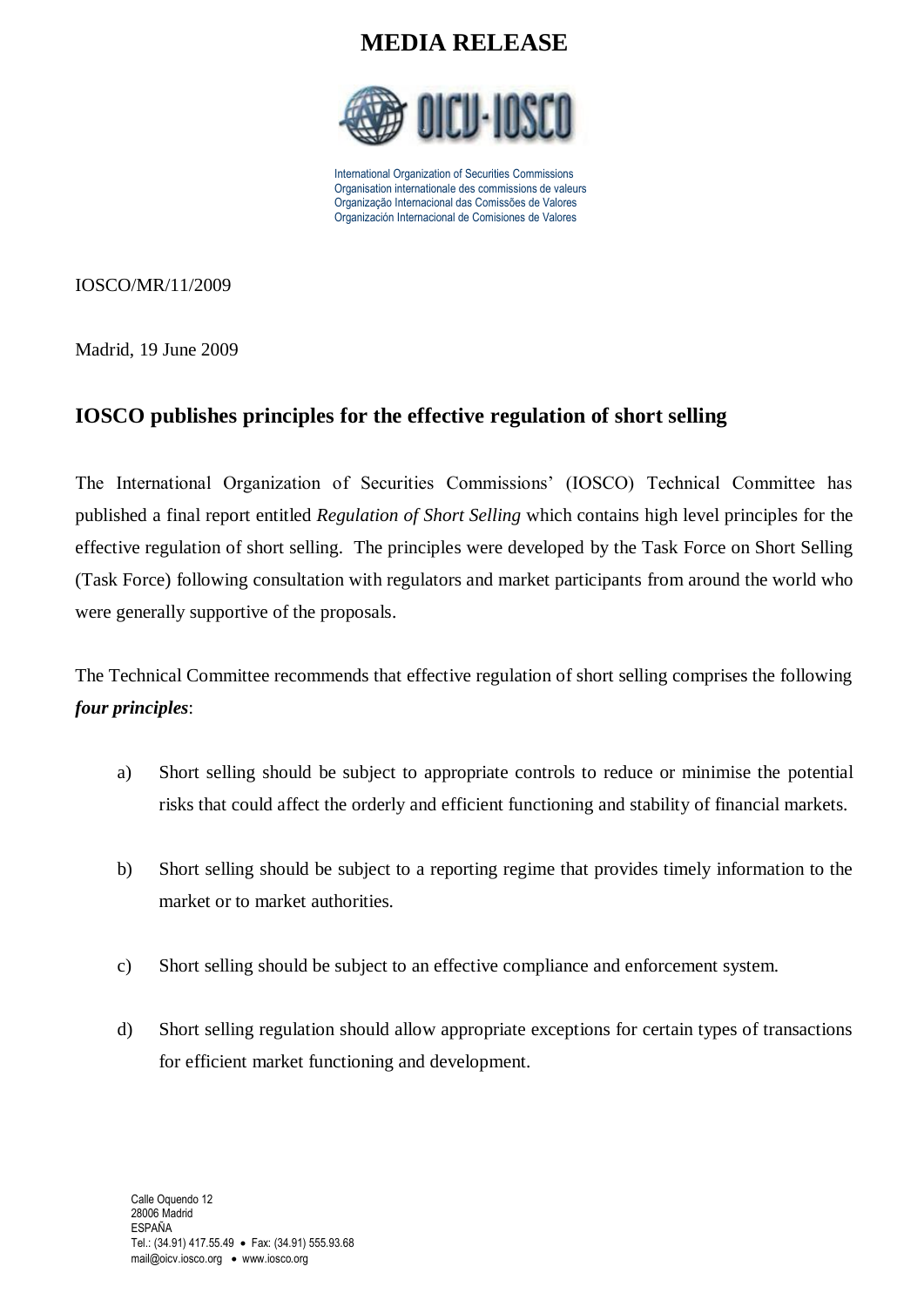

International Organization of Securities Commissions Organisation internationale des commissions de valeurs Organização Internacional das Comissões de Valores Organización Internacional de Comisiones de Valores

Kathleen Casey, Chairman of the Technical Committee, said:

"IOSCO believes that the adoption of these four principles by securities regulators will contribute to the development of a more consistent global approach to the regulation of short selling. The principles strike a balance between maintaining the benefits that short selling contributes to the functioning of markets while ensuring that regulators have the necessary tools to counteract the abusive use of short selling.

"While IOSCO encourages a move towards a more concerted regulatory approach to short selling, it recognises that its regulation will vary from jurisdiction to jurisdiction depending on local circumstances. However, while different regulatory philosophies and approaches will continue to be applied, these principles provide a firm grounding for securities regulators development of their oversight regimes.

"The development of these principles by IOSCO demonstrates our commitment to helping combat the effects of the current financial crisis and ensuring markets remain fair, efficient and transparent, investors receive adequate protection and systemic risk is reduced."

The Task Force was established by the Technical Committee in November 2008 in response to concerns regarding the impact short selling was having in the extreme market conditions created by the financial crisis. The Task Force's aims were to work to eliminate gaps between the different regulatory approaches to naked short selling whilst minimising any adverse impact on legitimate activities, such as securities lending and hedging, which are critical to capital formation and reducing market volatility.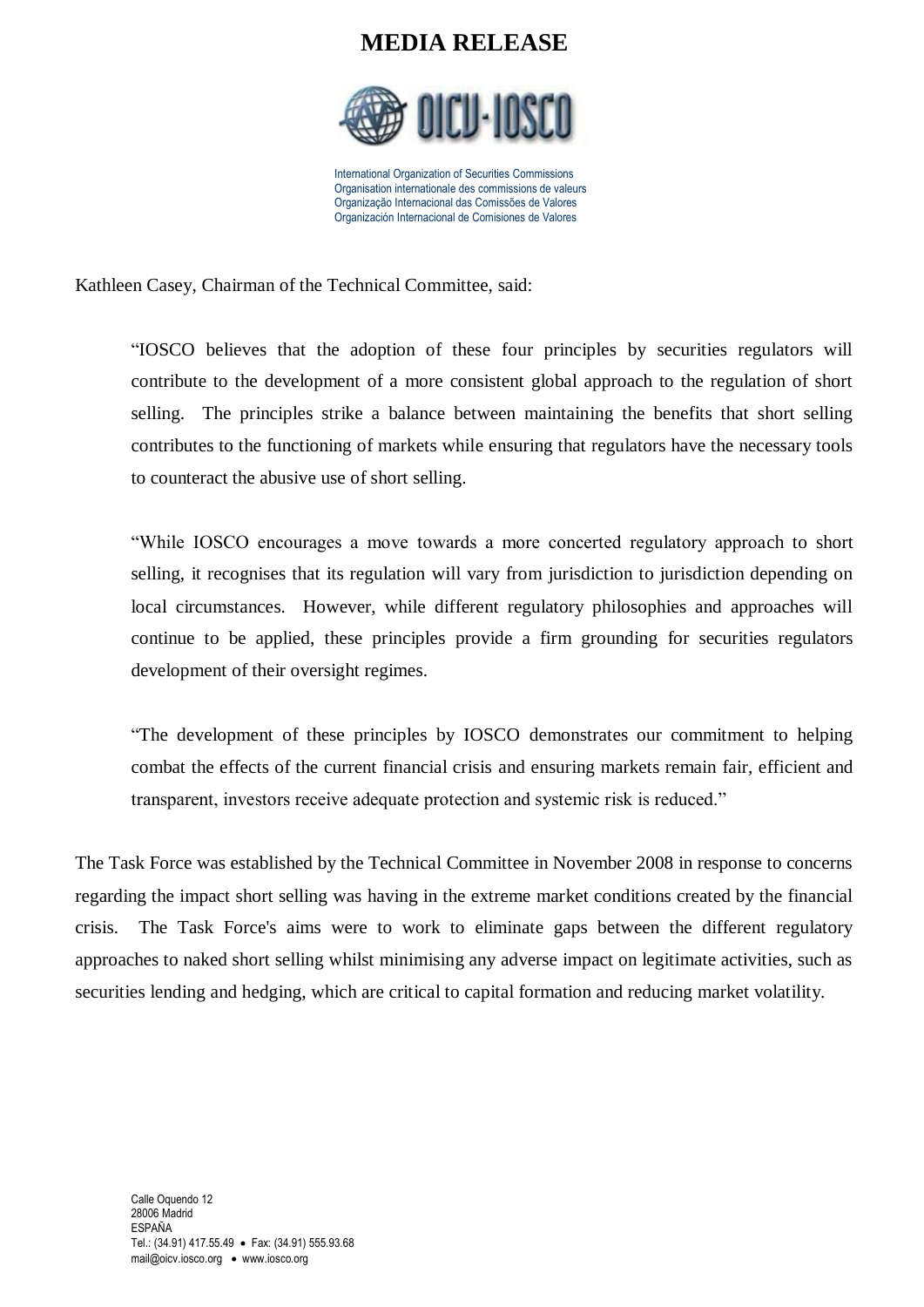

International Organization of Securities Commissions Organisation internationale des commissions de valeurs Organização Internacional das Comissões de Valores Organización Internacional de Comisiones de Valores

#### **RECOMMENDATIONS**

The report outlines the minimum that regulators should do in order to support each of the four principles.

**The First Principle:** *appropriate controls to reduce or minimise the potential risks that could affect the orderly and efficient functioning and stability of financial markets.*

In order to reduce or minimise the potential risks from short selling, regulators should have an effective discipline for the settlement of short selling transactions. As a minimum requirement this should impose strict settlement (such as compulsory buy-in) of failed trades.

**The Second Principle:** *a reporting regime that provides timely information to the market or to market authorities*

In order to achieve this enhanced level of transparency regarding short selling activity, jurisdictions should consider some form of reporting of short selling information to the market or to market authorities.

### **The Third Principle:** *an effective compliance and enforcement system*.

This is essential for an effective short selling regulatory regime. The regulators should:

- monitor and inspect settlement failures regularly;
- require appropriate parties to maintain books and records of short sales for a sufficient period of time to assist with post-event investigation work;
- consider whether they are able to extend the power to require information from parties suspected of breach, beyond the scope of licensed or registered persons if they lack such power;
- establish a mechanism to analyse the information obtained from the reporting of short positions and/or flagging of short sales to identify potential market abuses and systemic risk; and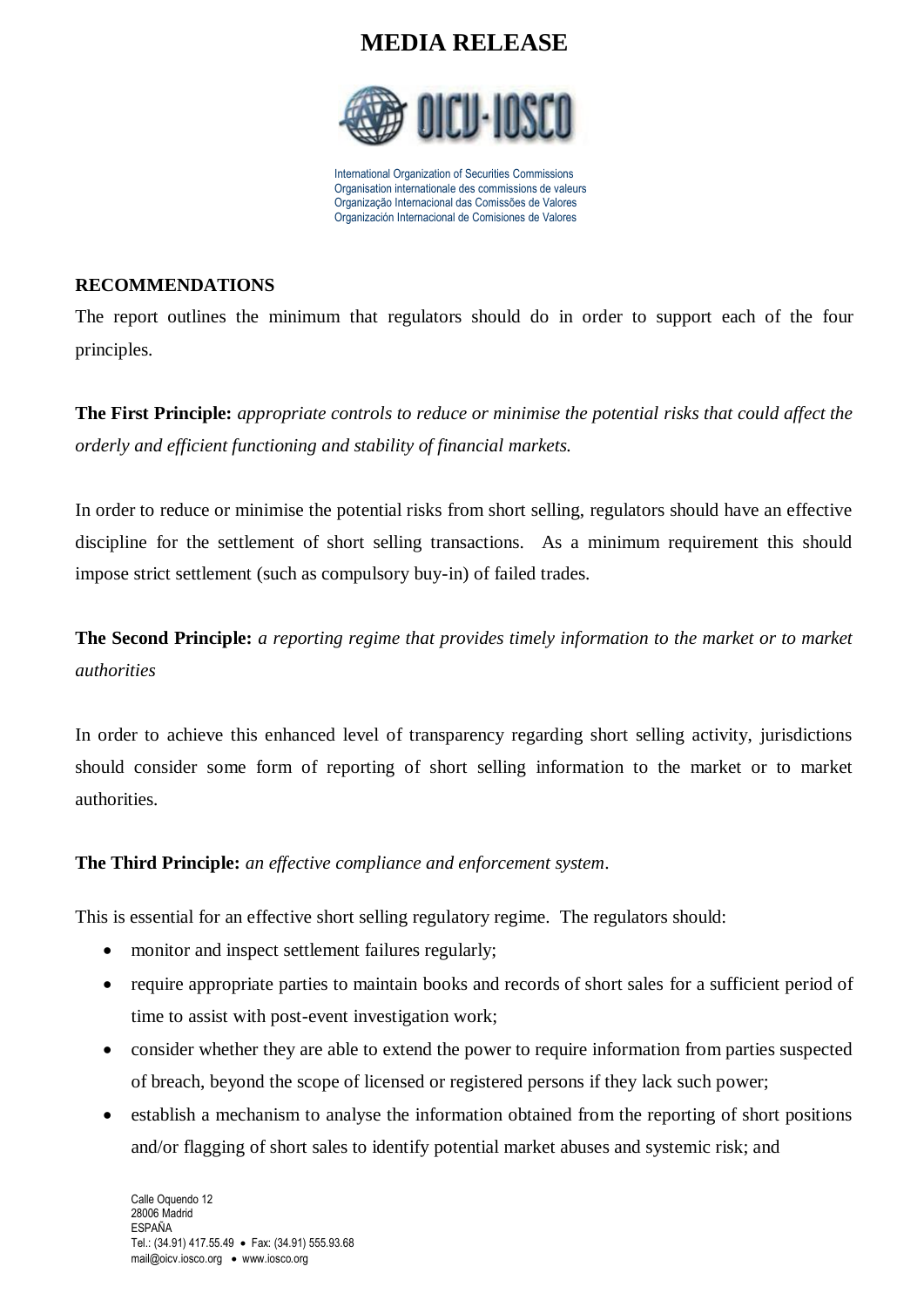

International Organization of Securities Commissions Organisation internationale des commissions de valeurs Organização Internacional das Comissões de Valores Organización Internacional de Comisiones de Valores

• review whether their existing cross-border information sharing arrangements are sufficient to facilitate cross-border investigation.

**The Fourth Principle:** *allow appropriate exceptions for certain types of transactions for efficient market functioning and development*

It is necessary that there is flexibility in short selling regulation in order to allow market transactions that are desirable for efficient market functioning and development. Therefore regulatory authorities should at a minimum clearly define the exempted activities and the manner in which these exemptions should be reported.